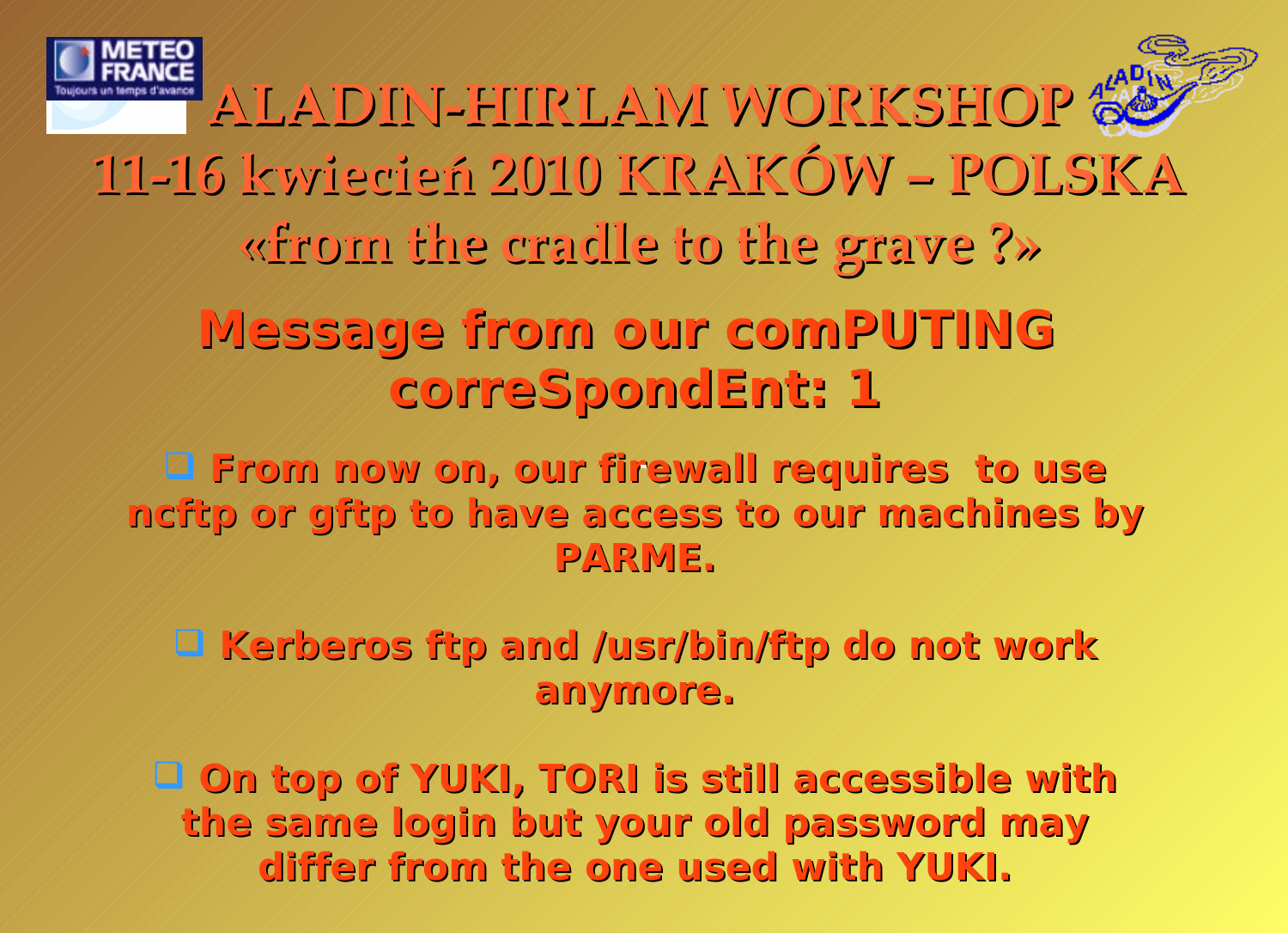**ALADIN-HIRLAM WORKSHOP 11-16 kwiecień 2010 KRAKÓW – POLSKA «from the cradle to the grave ?»**

## **Message from our comPUting correspondent: 2 RENEWAL PARME**

**IT would be very much appreciated if colleagues from a given country were to send their renewal in one batch only, let's say:**

**st February: Poland, Austria st March: Portugal st April: Marocco st May: Croatia, Slovenie, Tunisia st June: Algeria, Romania st August: Hungary st October: Belgium, Turkey st November: Bulgaria, Slovakia st December: Czech**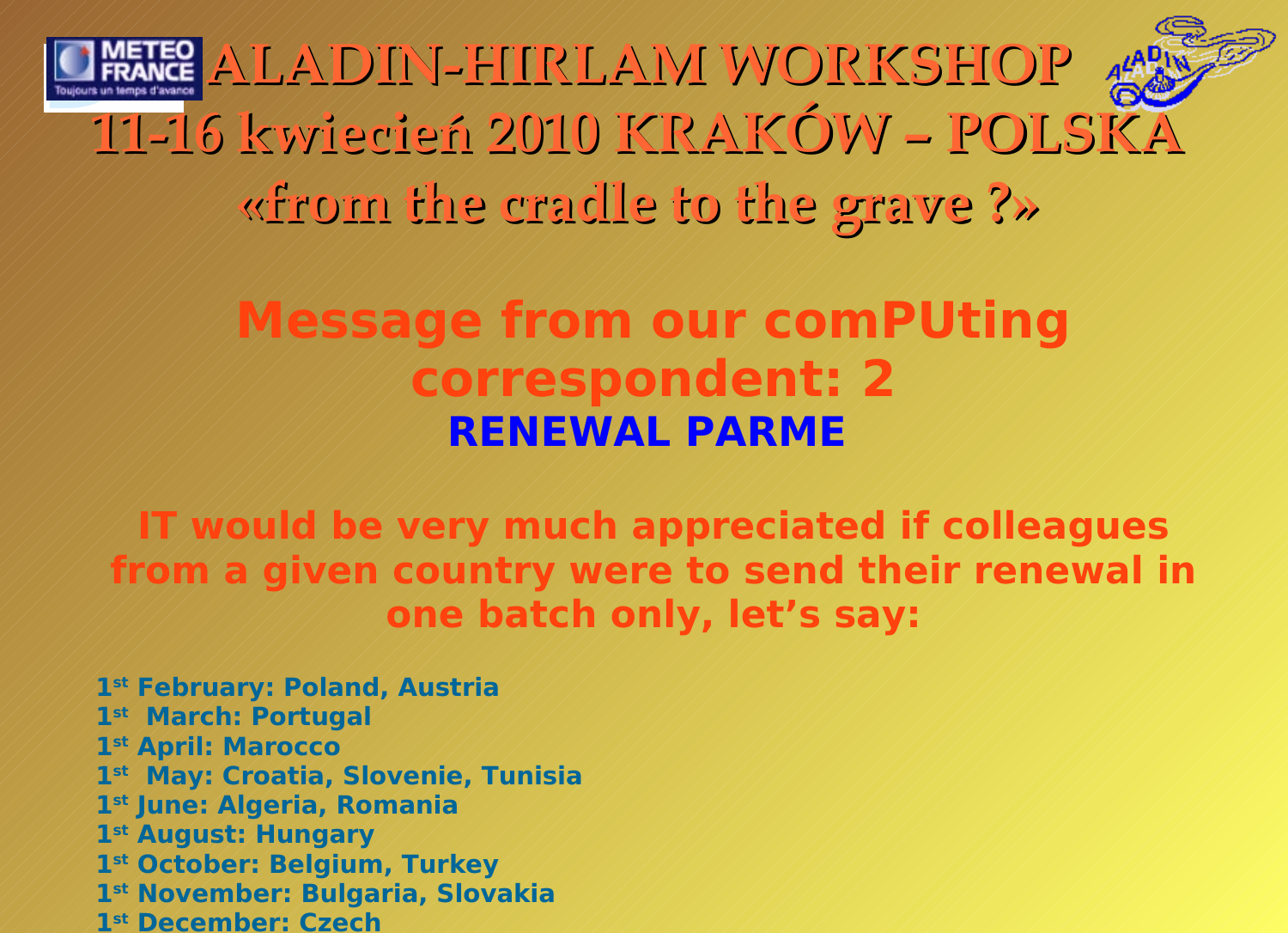

## **THE ALADIN NEWSLETTER**

**The next 3 slides show the number of anonymous contributions per topic per issue .** As for claret, we have some vintage years (few and **far between) and lesser ones. Is it worthwhile to carry on with the present format? Methinks … but you will do the thinking**

**The iron enters into my soul**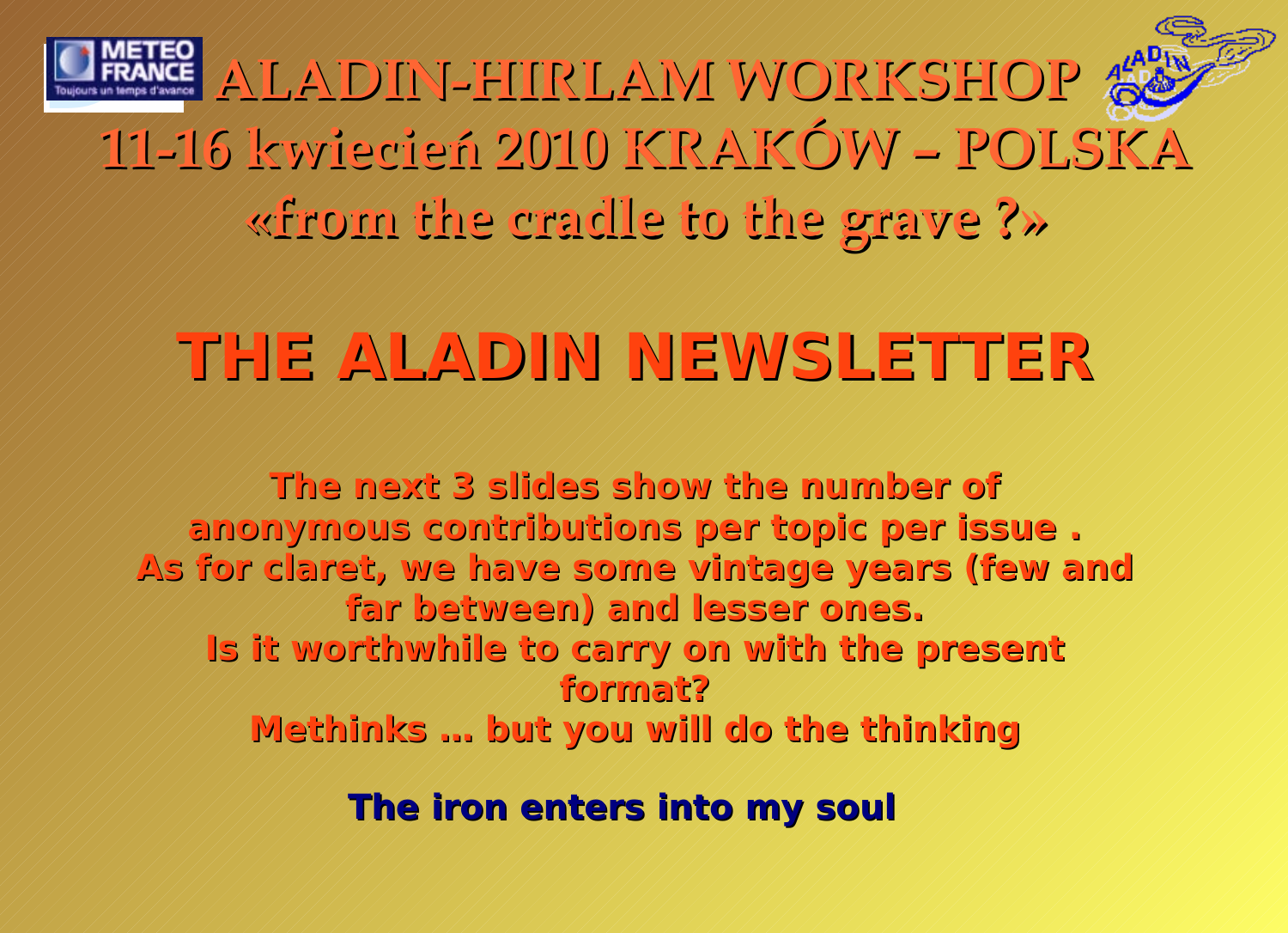



**ALADIN-HIRLAM WORKSHOP 11-16 kwiecień 2010 KRAKÓW – POLSKA «from the cradle to the grave ?»** GUINNESS



**OPERATIONS OPERATIONS**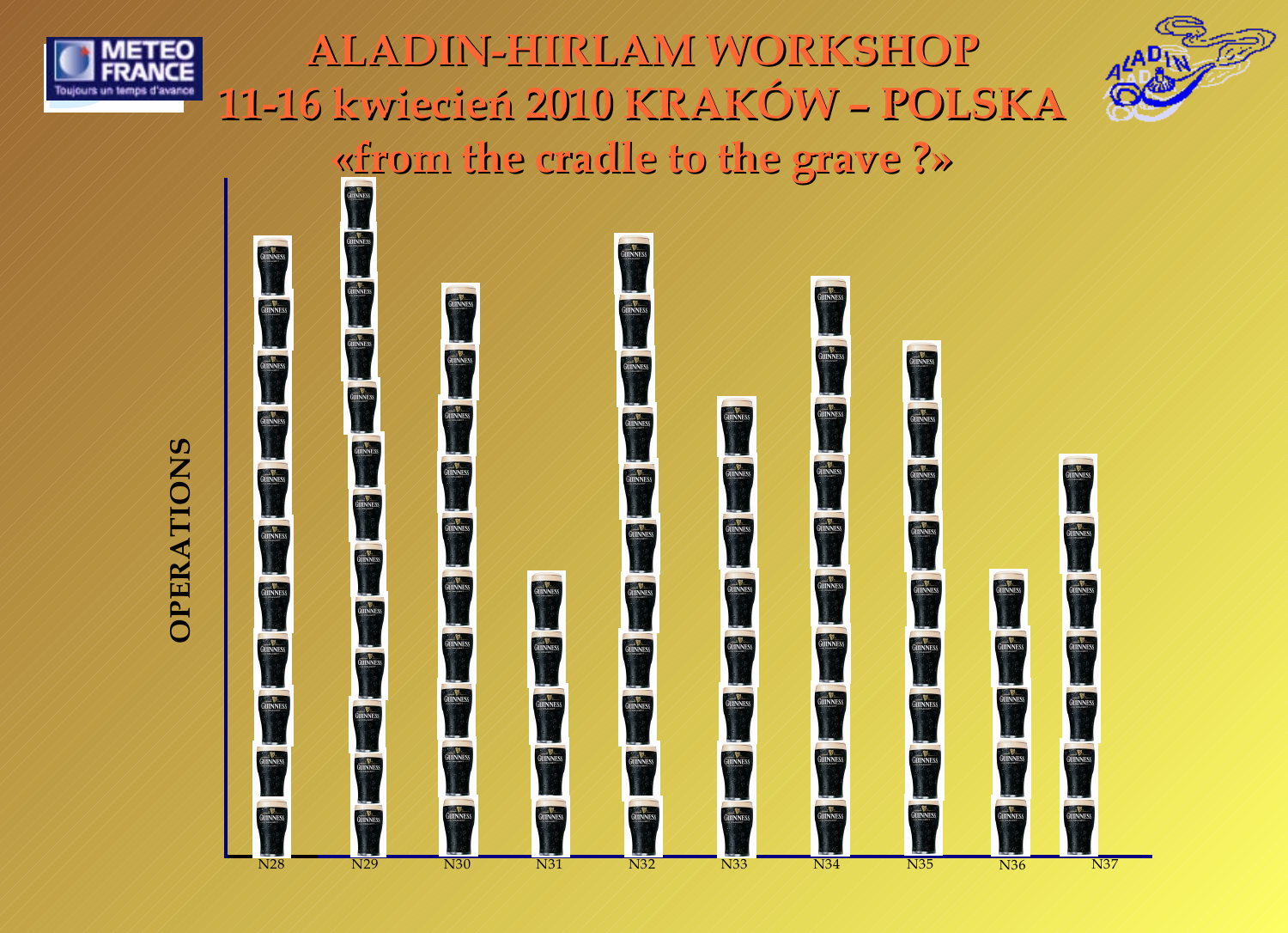





**R&D**

N28 N29 N30 N31 N32 N33 N34 N35 N36 N37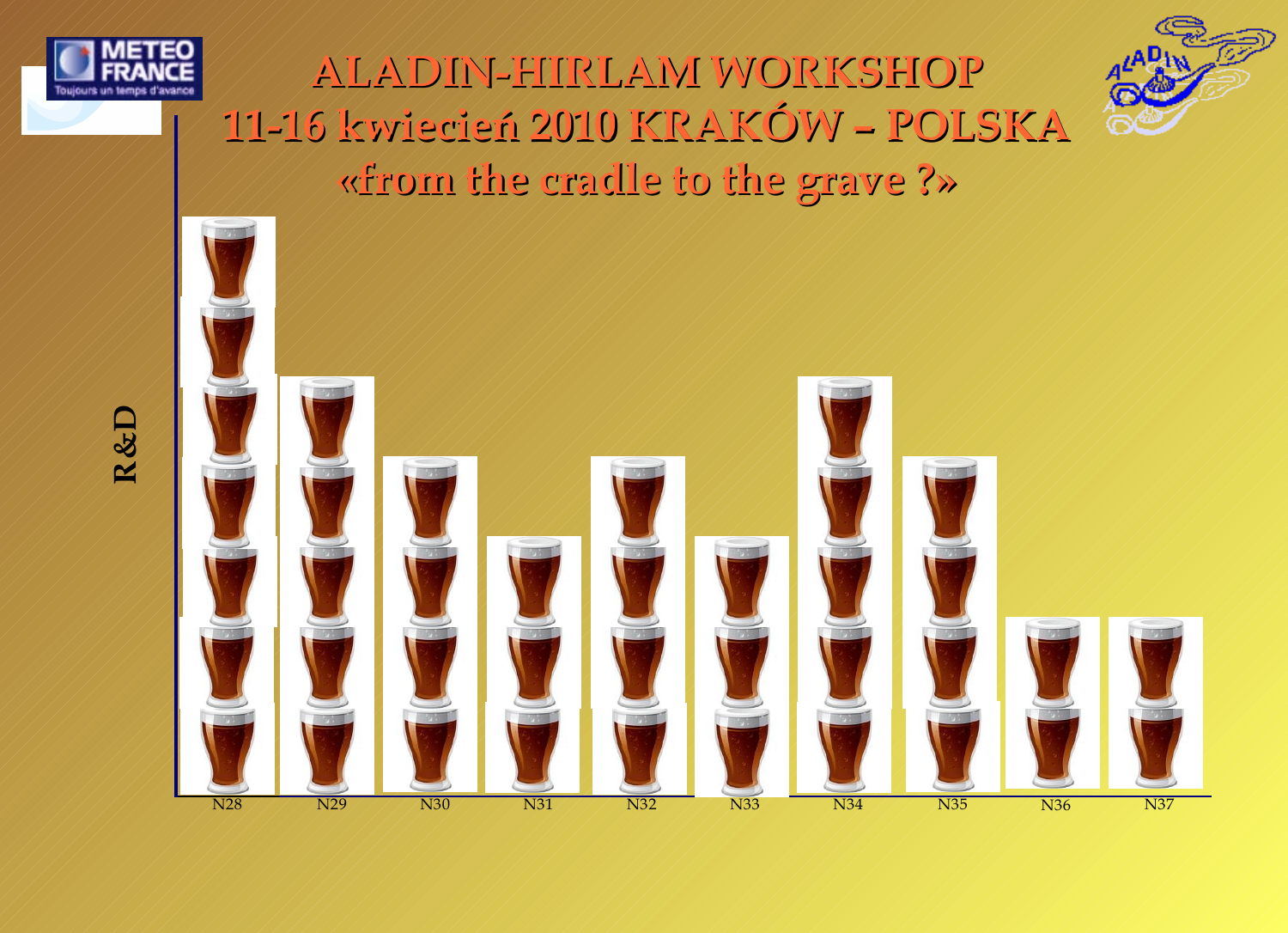





## **PAPERS**